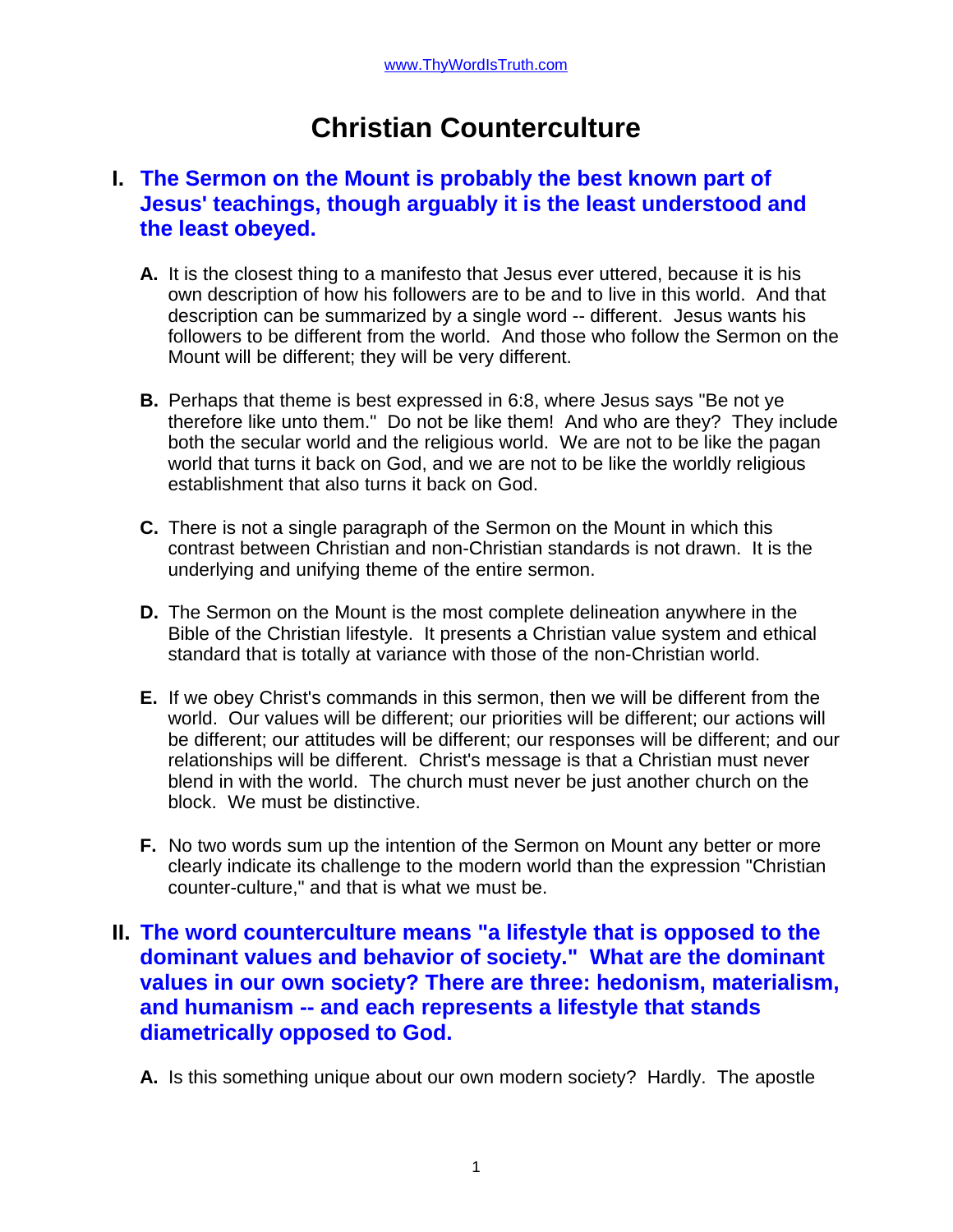John listed the same three philosophies in 1 John 2:15-17.

- **1. 1 John 2:15-17** Love not the world, neither the things that are in the world. If any man love the world, the love of the Father is not in him. 16 For all that is in the world, the **lust of the flesh** [hedonism], and the **lust of the eyes** [materialism], and the **pride of life** [humanism], is not of the Father, but is of the world. 17 And the world passeth away, and the lust thereof: but he that doeth the will of God abideth for ever.
- **B.** In that short passage, John describes all that is in the world. The lust of the flesh is in the world; the lust of the eyes is in the world; the pride of life is in the world. Hedonism, Materialism, and Humanism. Those were the dominant worldly philosophies in John's day, and they remain the dominant worldly philosophies in our day. Many things have changed dramatically in the last 2000 years, but human nature has not.
- **C.** The apostle Paul described these same three philosophies in 2 Timothy 3:1-5.
	- **1. 2 Timothy 3:1-5** But know this, that in the last days perilous times will come: 2 For men will be **lovers of themselves** [humanism], **lovers of money** [materialism], boasters, proud, blasphemers, disobedient to parents, unthankful, unholy, 3 unloving, unforgiving, slanderers, without self-control, brutal, despisers of good, 4 traitors, headstrong, haughty, **lovers of pleasure** [hedonism] rather than lovers of God, 5 having a form of godliness but denying its power. And from such people turn away!
- **D.** Those philosophies must not be our philosophies. We must not let them motivate us; we must not let them direct our steps; we must not pursue them.
- **E.** Instead our philosophy must be that of Matthew 6:33 -- "But seek ye first the kingdom of God, and his righteousness." That verse is the Christian counterculture in a nutshell. Those who follow that philosophy will never blend in with the philosophies of the world: hedonism, materialism, and humanism.

#### **III. The church must treat these worldly philosophies very seriously.**

- **A.** The first step to treating them seriously is to realize that we are at war against them. Israel is fighting Hezbollah. Our country is fighting Al Qaeda. The church is fighting hedonism, materialism, and humanism. We are at war, and we must treat our enemy very seriously.
	- **1. 2 Corinthians 10:3-5** For though we walk in the flesh, we do not war after the flesh: 4 (For the **weapons of our warfare** are not carnal, but mighty through God to the pulling down of strong holds;) 5 Casting down imaginations, and every high thing that exalteth itself against the knowledge of God, and bringing into captivity every thought to the obedience of Christ.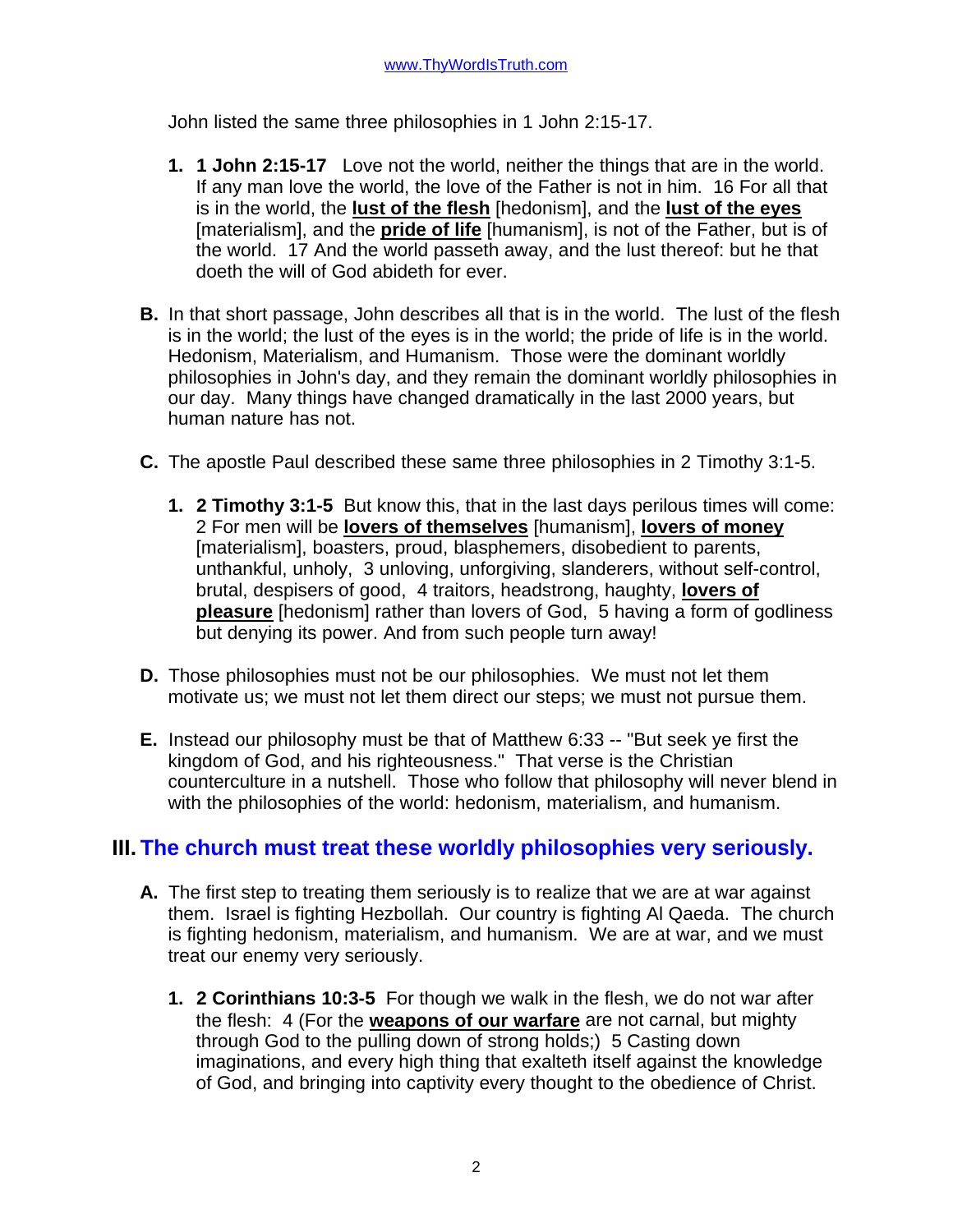- **B.** The church of Christ is at war with these worldly philosophies that exalt themselves against the knowledge of God. As C. S. Lewis correctly observed, "Christianity is a fighting religion." But we do not fight flesh and blood. Instead, we fight worldly philosophies.
- **C.** And these worldly philosophies are fighting back. They are aggressive and they are relentless. We must never underestimate their power or their influence. We must stand against them at every opportunity, and we must not permit them to infiltrate the church.
- **D.** History teaches us that we underestimate or ignore worldly philosophies at our peril. When Karl Marx was buried at London's Highgate Cemetery, only 11 people attended his graveside funeral. Most observers would have thought that was the end of the story, but of course it was not. His materialistic humanistic philosophy soon rose up from his writings and exalted itself against the knowledge of God and almost swept around the globe. We do not war after the flesh, but we are at war.
- **E.** The question is who will lead and who will follow. Will culture lead with the church following? Or will the church lead with the culture following. Many manmade churches have wholeheartedly adopted the former path, but that must never be true of the Lord's church. Our mission is to change the world without being changed by the world.
- **F.** We need to study these worldly philosophies because we need to know what we're up against. These philosophies are Satan's most effective weapons against the church, and we must not be ignorant of his devices. (2 Cor. 2:11).

## **IV.While God says seek ye first His kingdom, the hedonist says seek ye first your own pleasure.**

- **A.** A hedonist is devoted to pleasure as the way of life. He is motivated and controlled by the pursuit and love of pleasure. He is guided and his steps are directed by the lust of the flesh. That is what he seeks first. His only goal is to live for the moment in a chaos of pure sensation.
- **B.** What does the Bible say about this philosophy?
	- **1.** For a time, King Solomon followed this philosophy, and he described it well in Ecclesiastes 2:10 -- "Whatever my eyes desired I did not keep from them. I did not withhold my heart from any pleasure."
	- **2.** Solomon's philosophy is the exact opposite of how a Christian must live. Jesus said in Matthew 16:24 "If anyone desires to come after Me, let him deny himself, and take up his cross, and follow Me." Solomon denied himself nothing. He lived only to feed his own desires.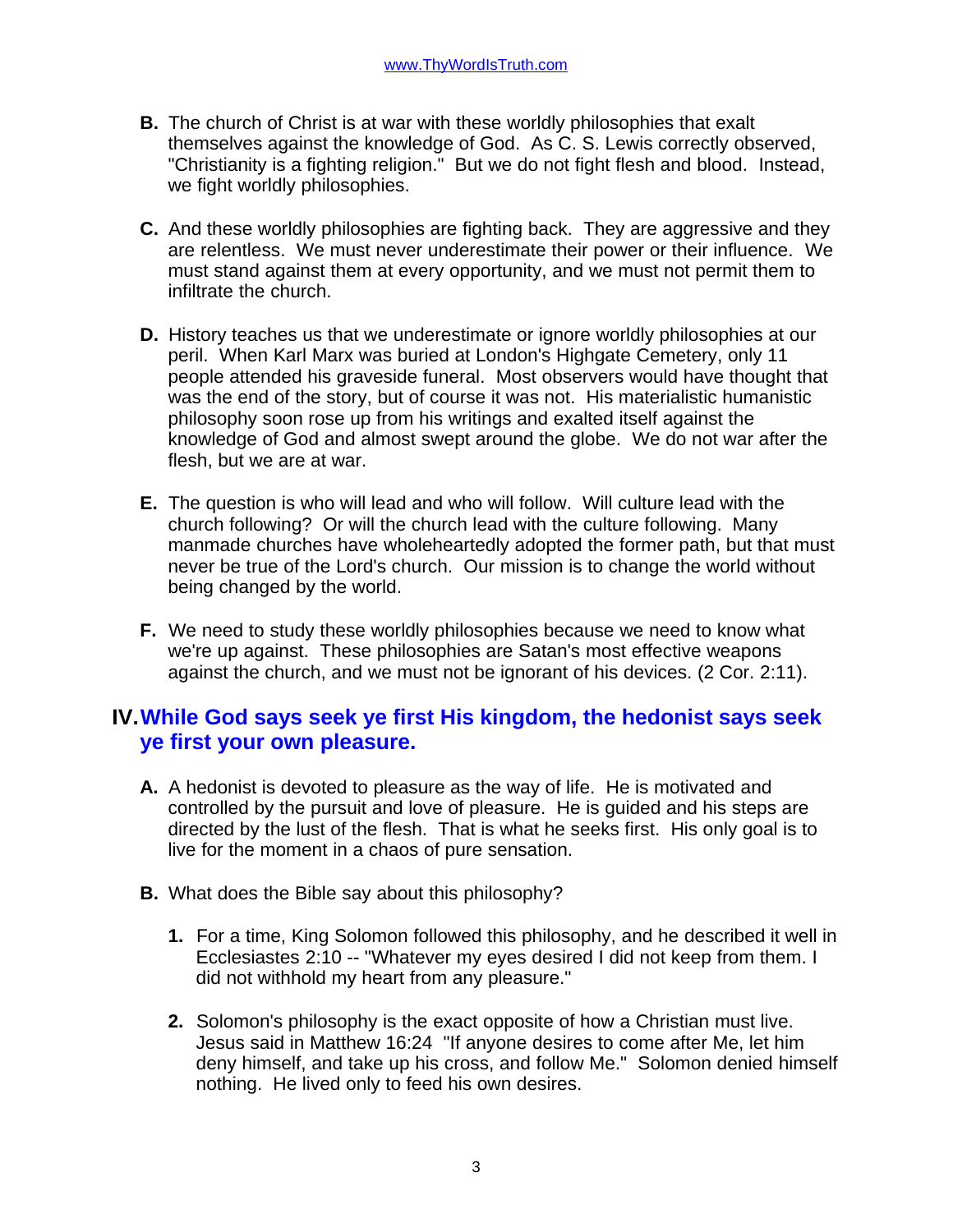- **3.** Paul described such a lifestyle in Titus 3:3.
	- **a) Titus 3:3** For we ourselves were also once foolish, disobedient, deceived, **serving various lusts and pleasures**, living in malice and envy, hateful and hating one another.
- **4.** James described the philosophy in James 4:1.
	- **a) James 4:1** Where do wars and fights come from among you? Do they not come from your **desires for pleasure** that war in your members?
- **5.** Solomon described its wasteful consequences in Proverbs 21:17.
	- **a) Proverbs 21:17** He who loves pleasure will be a poor man.
- **C.** As we look around us today, I think we would all agree that this may the dominant philosophy of our age. Why is it so widely followed? Why do so many people live for nothing more than their own pleasures?
	- **1.** Absent God, it is the most logical of all philosophies. That is what Paul said in 1 Corinthians 15:32.
		- **a) 1 Corinthians 15:32** If the dead do not rise, "Let us eat and drink, for tomorrow we die!"
	- **2.** Others follow pleasure because it is a spiritual sedative.
		- **a)** It deadens spiritual nerves, it muffles spiritual alarm systems, and it stifles spiritual growth. Those who live in pleasure eventually become completely deadened and unreachable.
		- **b)** It is telling that worldly pleasures are often called diversions or escapes. From what is the world trying to escape? The world is trying to escape emptiness and death because apart from Jesus Christ that is all the world has to offer.
		- **c)** Men seek pleasure as an antidote to meaninglessness. In short, they try to make pleasure take the place of God, and that is true of each of these philosophies. Within each man is a hole that only God can fill, and when God is rejected men will invariably seek to fill that gaping hole with something else.
		- **d)** Isaiah described those given to pleasures:
			- **(1) Isaiah 47:8-9** Therefore hear this now, you who are **given to pleasures**, Who dwell securely, Who say in your heart, 'I am, and there is no one else besides me; I shall not sit as a widow, Nor shall I know the loss of children'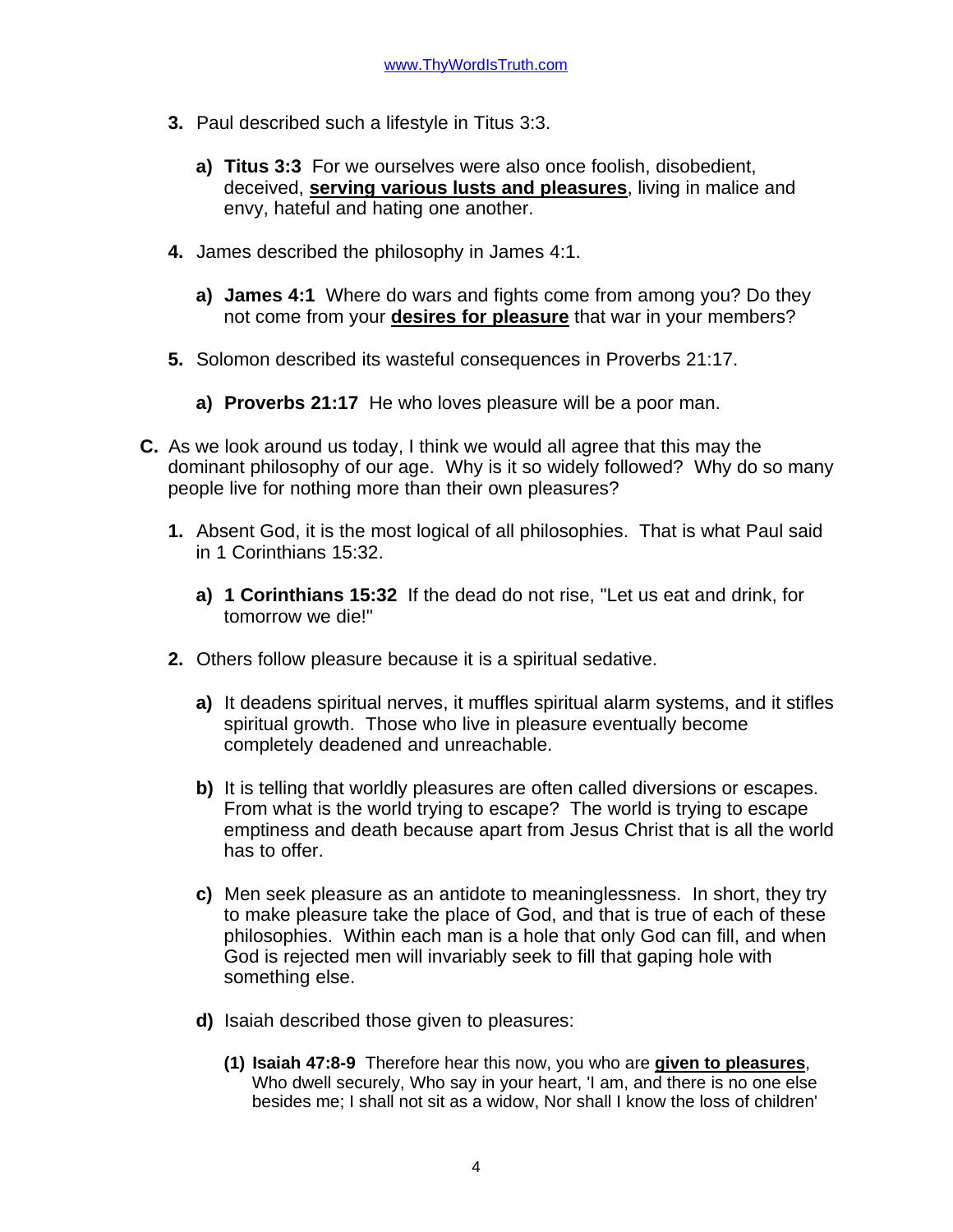But these two things shall come to you In a moment, in one day: The loss of children, and widowhood.

- **e)** They give themselves to pleasures to find permanence, security, and happiness -- but they find none of it. Those who pursue worldly pleasures will find at the end of that path what is at the end of every path that leads away from God -- death. Those who seek endless pleasure in this life alone will find nothing but endless disappointment, which is the dominant emotion of our age.
- **f)** People are looking for permanence, and true pleasure is permanent pleasure, but no earthly pleasure is permanent. Those who pursue earthly pleasures soon find pleasure in nothing because of their anxiety and certainty that their pleasures will not last. Those who search for permanent pleasures on this earth are doomed to disappointment.
- **D.** Augustine said: "Man cannot live without joy. Therefore, when he is deprived of true spiritual joys it is necessary that he become addicted to carnal pleasures."
	- **1.** Yet the the pursuit of pleasure presents a paradox. The man who finds most pleasure for himself is the man who least hunts for it. Permanent pleasure awaits not those who deny themselves nothing, but those who deny themselves everything as they take up their cross and follow Jesus.
	- **2.** There is only one way to permanent pleasure, and the Psalmist tells us where to look:
		- **a) Psalm 16:11** You will show me the path of life; In Your presence is fullness of joy; At Your right hand are pleasures forevermore.

### **V. While God says seek ye first His kingdom, the materialist says seek ye first money.**

- **A.** A materialist is devoted to things as the way of life. He is motivated and controlled by the pursuit and love of money. He is guided and his steps are directed by the lust of the eyes. That is what he seeks first. He lives only to consume. His focus is on the new and the now. Whatever he has, he always wants more.
- **B.** If pleasure can't provide happiness and meaning, then certainly money must be answer. After all, whoever said money can't buy happiness just didn't know where to shop, right? Money must be the answer, because money is the answer to everything, right? Wrong.
	- **1.** The first skeleton that archaeologists uncovered from the volcanic ruins of ancient Pompeii was grasping silver coins in its outstretched skeletal hands.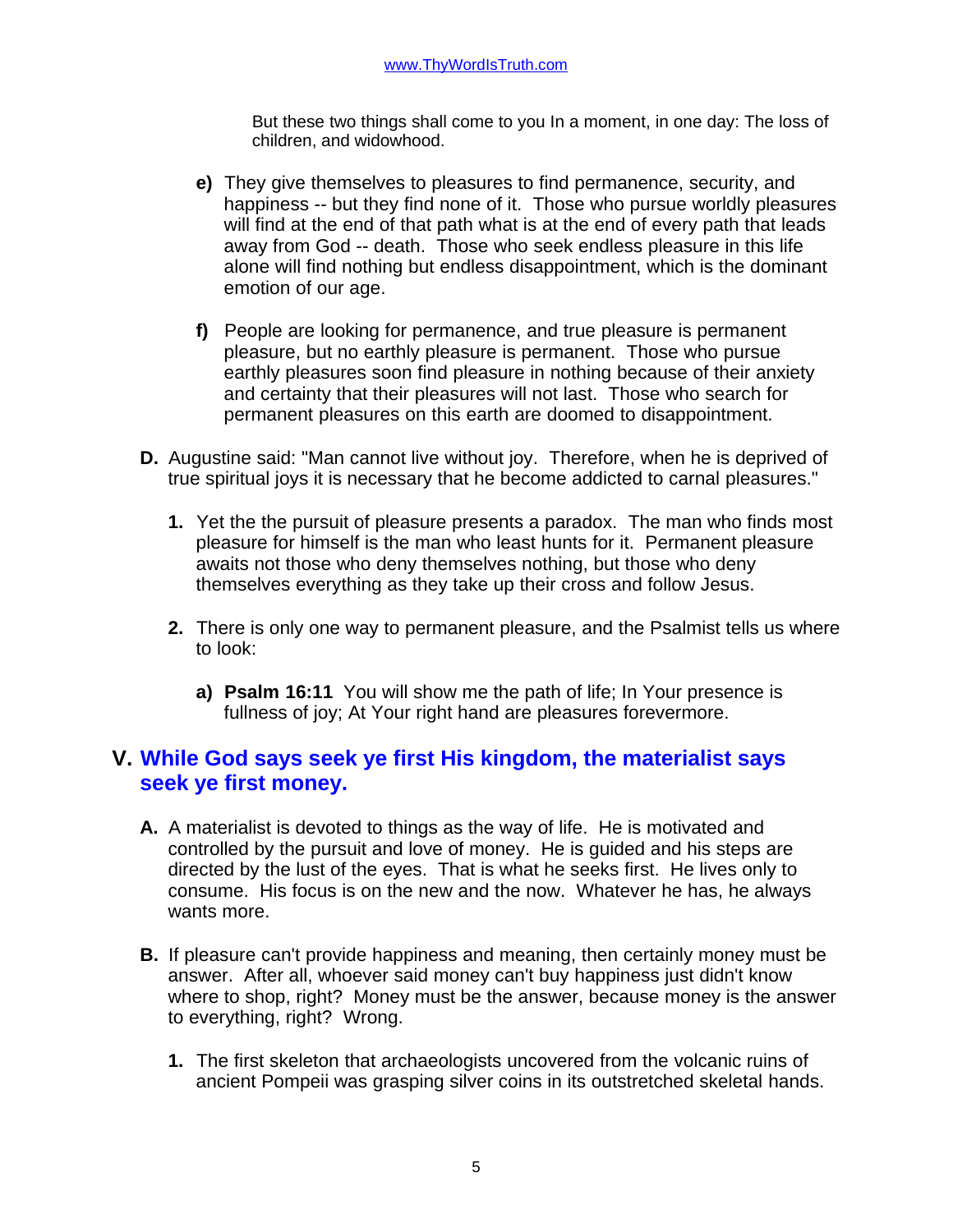- **2.** It has been said that most Americans today are frantically engaged in fighting for first class cabin space on the Titanic. They grasp and covet and obtain, and then sit at home feeling lost amidst their own abundance.
- **C.** Let's consider what the Bible has to say about this worldly philosophy.
	- **1.** Paul described the great danger and damage of this philosophy.
		- **a) 1 Timothy 6:9-10** But those who desire to be rich fall into temptation and a snare, and into many foolish and harmful lusts which drown men in destruction and perdition. 10 For the love of money is a root of all kinds of evil, for which some have strayed from the faith in their greediness, and pierced themselves through with many sorrows.
	- **2.** The prophet Haggai dealt with this philosophy.
		- **a) Haggai 1:5-6** Now therefore, thus says the LORD of hosts: "Consider your ways! 6 "You have sown much, and bring in little; You eat, but do not have enough; You drink, but you are not filled with drink; You clothe yourselves, but no one is warm; And he who earns wages, Earns wages to put into a bag with holes."
		- **b)** Do you think the Bible isn't relevant to our modern world? That verse from Haggai was written 2500 years ago, and yet no one today could write a more accurate description of our modern society. They earn wages to put into a bag with holes. They eat, but never have enough.
	- **3.** Once again, we find King Solomon as an example of someone who experimented with this philosophy.
		- **a) Ecclesiastes 2:4-7** I made my works great, I built myself houses, and planted myself vineyards. 5 I made myself gardens and orchards, and I planted all kinds of fruit trees in them. 6 I made myself water pools from which to water the growing trees of the grove. 7 I acquired male and female servants, and had servants born in my house. Yes, I had greater possessions of herds and flocks than all who were in Jerusalem before me.
	- **4.** Does that description remind you of anyone else? Listen as Jesus describes the rich fool in Luke 12.
		- **a) Luke 12:16-19** Then He spoke a parable to them, saying: "The ground of a certain rich man yielded plentifully. 17 "And he thought within himself, saying, 'What shall I do, since I have no room to store my crops?' 18 "So he said, 'I will do this: I will pull down my barns and build greater, and there I will store all my crops and my goods. 19 'And I will say to my soul, "Soul, you have many goods laid up for many years; take your ease; eat,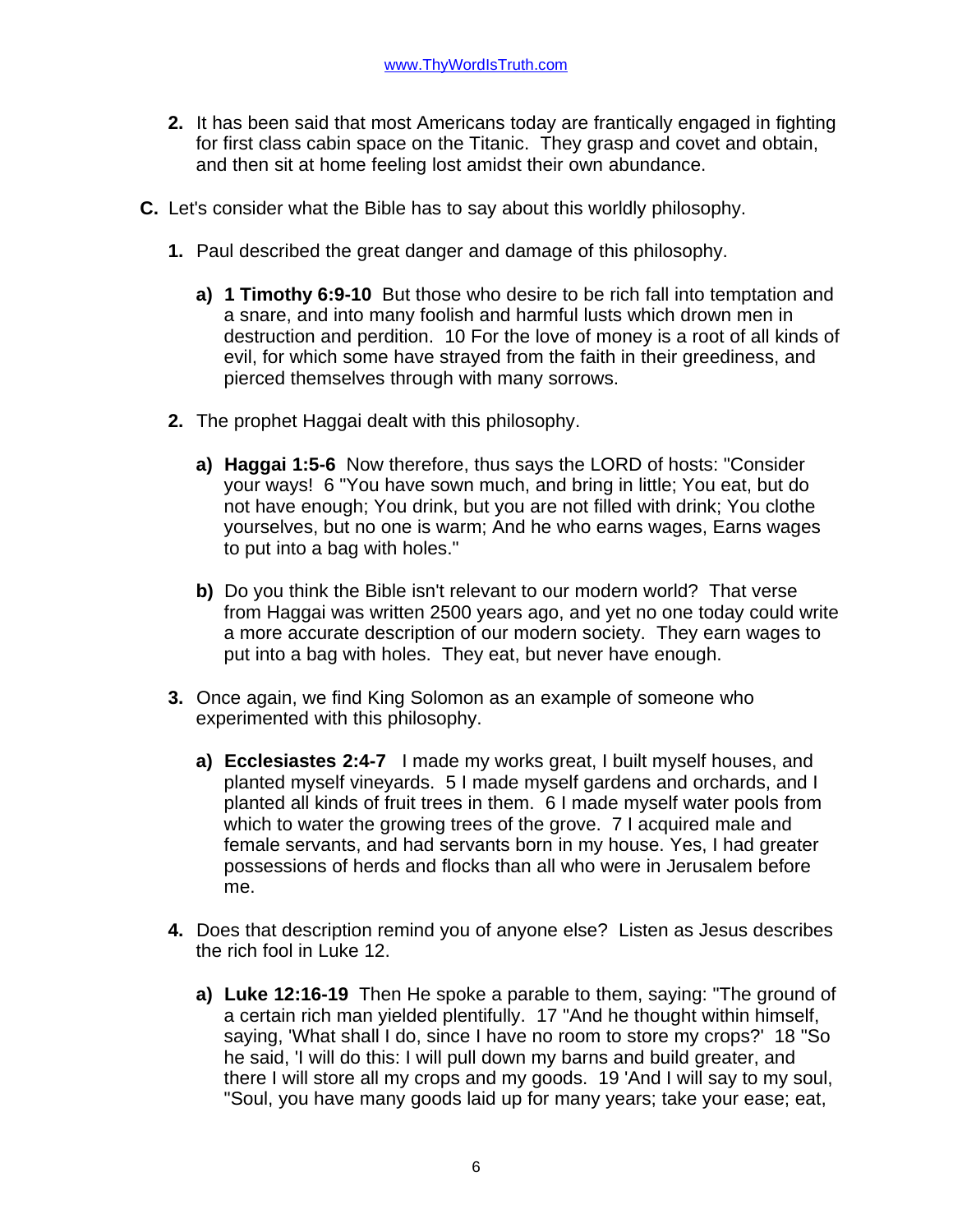drink, and be merry." '

- **b)** The personal pronoun "I" occurs seven times in Solomon's description of himself and six times in the rich fool's description of himself. No one who is focused on possessions can be focused on God, and it shows not only in their values and priorities, but it shows in their speech.
- **5.** And when is enough enough? Never. That is what Solomon ultimately discovered:
	- **a) Ecclesiastes 5:10** He who loves silver will not be satisfied with silver; Nor he who loves abundance, with increase.
	- **b)** The materialist never has enough. They are permanently discontented.
- **6.** If anyone in the world could ever have had enough or could ever have found lasting happiness from his possessions, it would have been King Solomon, but he did not. And no one ever has.
	- **a)** John D. Rockefeller: "I have made many millions, but they have brought me no happiness."
	- **b)** John Jacob Astor: "I am the most miserable man on earth."
- **7.** One of the most insidious characteristics of this philosophy is that it is a flattener.
	- **a)** It flattens qualities into quantities. Money levels out our experiences by making everything conveniently comparable in terms of prices. Money places everything on the same level with the only difference being the price. Any quality that cannot be turned into a price is dismissed as unimportant. Those living under this philosophy have everything that money can buy -- and nothing that it cannot buy. They possess and put their trust only in things that can be seen.
	- **b)** 2 Corinthians 4:18 For the things which are seen are temporary, but the things which are not seen are eternal.
- **8.** The Bible takes this philosophy very seriously, and if we want to be a Christian counterculture we must take it seriously as well.
	- **a)** According to one estimate, there are more than 2000 verses in the Bible dealing with money and possessions. One in 10 verses in the gospels deals with that subject. Jesus spoke to this issue in 17 of his 37 parables.
	- **b)** The only incident in the Bible where Jesus was moved to violence involved money. In John 2:15 we read that Jesus himself made a whip of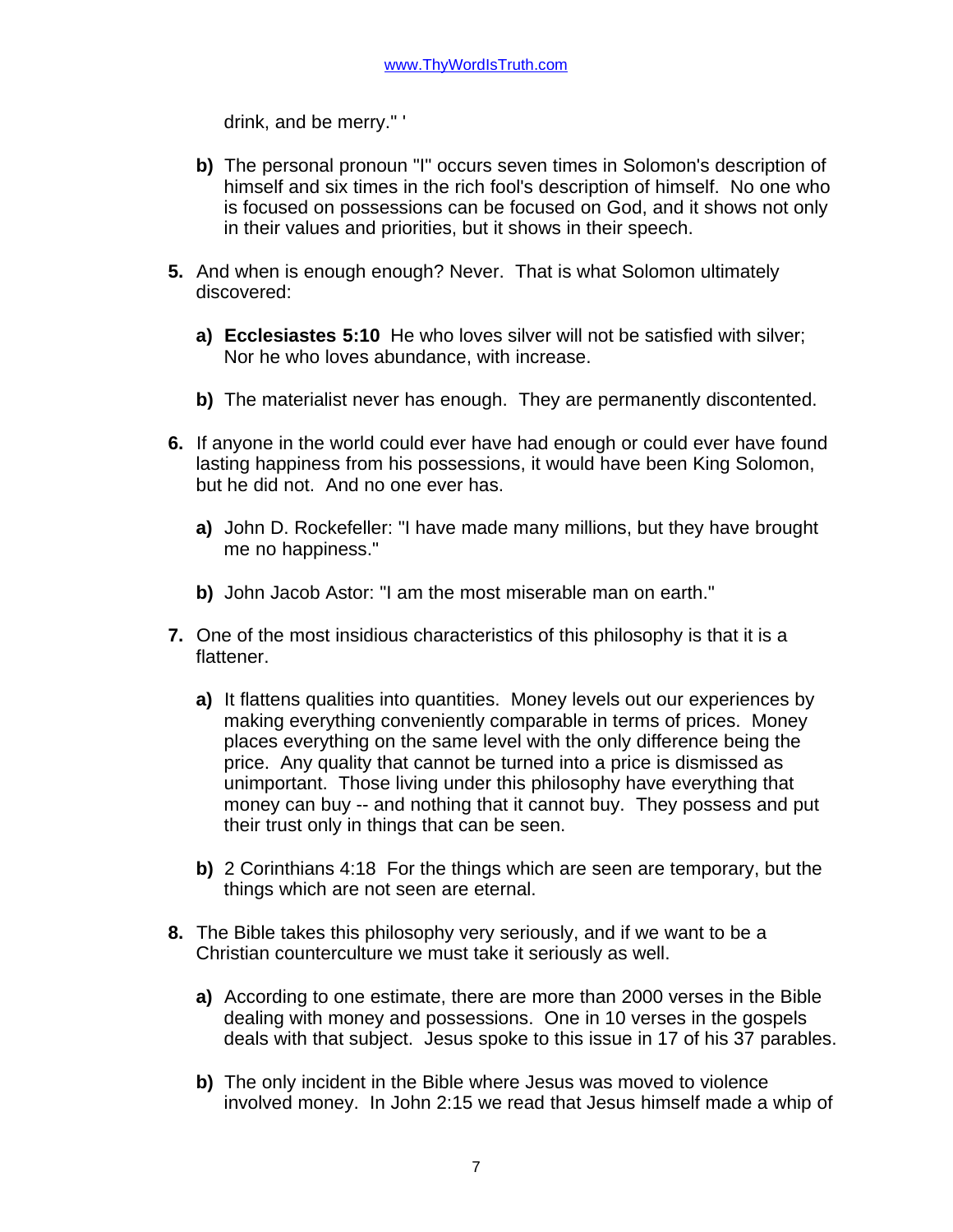chords that he then used to drive the money changers out of the temple.

- **c)** The fundamental axiom of materialism is that everything has a price and hence can be bought and sold. And even the Son of Man was bought and sold for 30 pieces of silver by one who had devoted himself to the love of money.
- **9.** Acts 19 provides a wonderful example of how money should be valued in the Lord's church.
	- **a) Acts 19:18-20** And many who had believed came confessing and telling their deeds. 19 Also, many of those who had practiced magic brought their books together and burned them in the sight of all. And they counted up the value of them, and it totaled fifty thousand pieces of silver. 20 So the word of the Lord grew mightily and prevailed.
	- **b)** One silver coin was an average daily wage, so 50,000 pieces of silver was an enormous sum of money. Just think about all of the good that could have been accomplished with that much money. Think about all of the poor that could have been fed. Think about all of the missionaries who could have been funded. All the church would have needed to do is sell those magic books that represented demonic forces totally opposed to God and that were totally dedicated to the defeat of Jesus Christ.
	- **c)** Luke told us how much those books were worth for one reason. He wanted us to know that the price of those books did not enter at all into the church's decision to destroy them. Something infinitely more important was at stake.
		- **(1)** When I was at the University of Texas in the 80's, I briefly attended a local congregation who building is located right at the edge of the campus. One day they had a used book sale on their parking lot, and I wondered over between classes to take a look. I will never forget seeing one table piled high with Jehovah's Witnesses literature priced for sale. I immediately thought of this passage from Acts 19.
	- **d)** The message in Acts 19 is that there is not enough silver in the world to outweigh the evil represented by those books. The early church did not look to money for its motivation, but if you read a little further in Acts 19 you will find someone who did.
	- **e) Acts 19:24-27** For a certain man named Demetrius, a silversmith, who made silver shrines of Diana, **brought no small profit** to the craftsmen. 25 He called them together with the workers of similar occupation, and said: "Men, you know that we have our **prosperity** by this trade. 26 "Moreover you see and hear that not only at Ephesus, but throughout almost all Asia, this Paul has persuaded and turned away many people, saying that they are not gods which are made with hands. 27 "So not only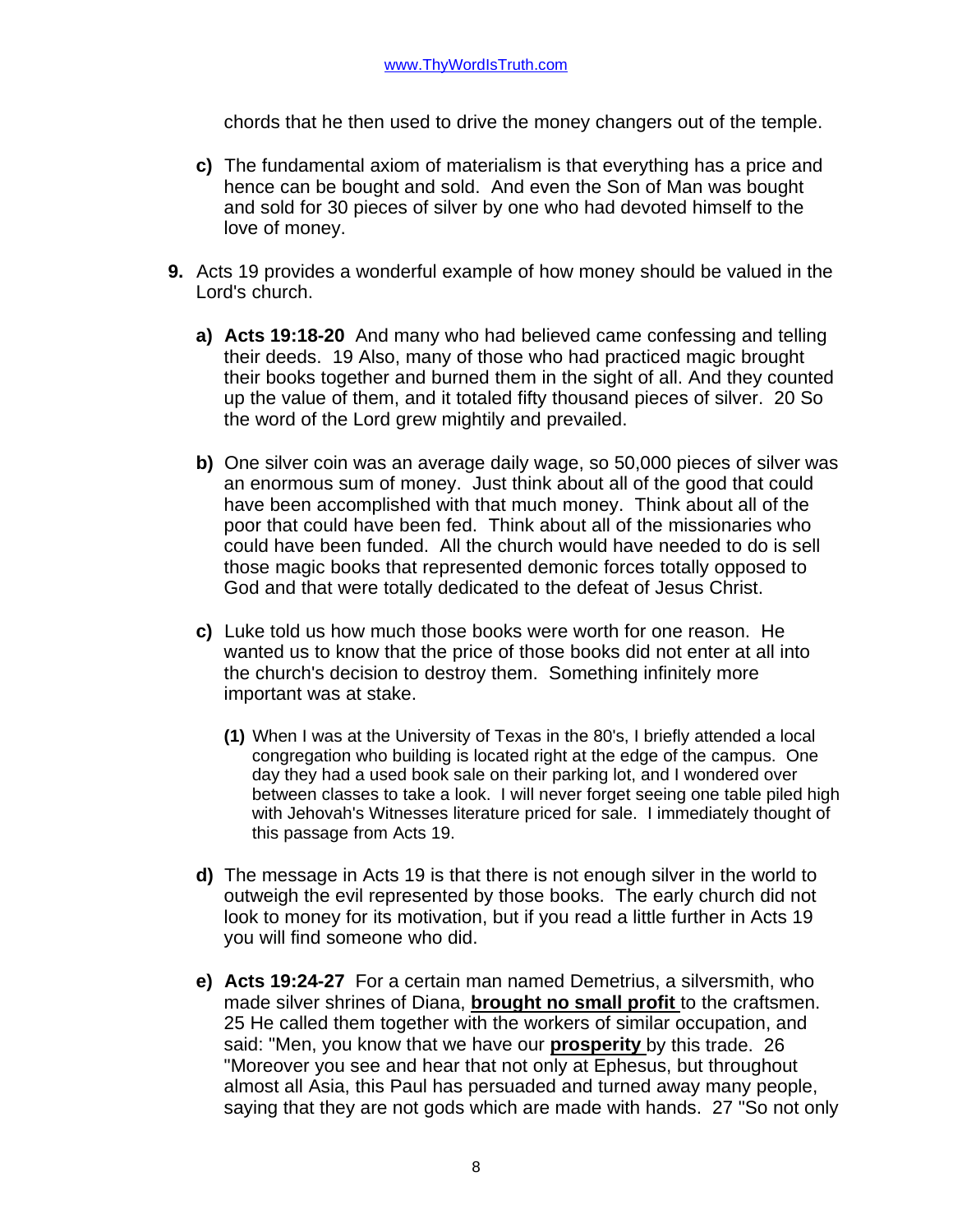is **this trade of ours in danger** of falling into disrepute, but also the temple of the great goddess Diana may be despised and her magnificence destroyed, whom all Asia and the world worship."

- **f)** Demetrius mentions his business three times before he finally gets around to mentioning his religion. His concern for the temple of Diana was merely a pretence. His real concern was the damage that was being done to his business and his profits by the proclamation of the gospel.
	- **(1)** If a congregation tolerates error because of concern for the contribution plate, which of these examples is it following? Aren't they following the example of Demetrius?
- **g)** The contrast in Acts 19 is stark, and the contrast in our lives must be just as stark if we are to be a Christian counterculture. We must not be motivated and guided by money.
- **10.**Man looks to money for permanence and security, but it offers neither. I have never seen a hearse followed by a U-Haul trailer.
	- **a)** In Luke 12:15, Jesus said, "Take heed and beware of covetousness, for one's life does not consist in the abundance of the things he possesses."
		- **(1)** Now there is a counter-culture verse! For most of the world, one's life consists precisely in the abundance of the things he possesses.
	- **b)** Mark 4:18-19 Now these are the ones sown among thorns; they are the ones who hear the word, 19 "and the cares of this world, the **deceitfulness of riches**, and the **desires for other things** entering in choke the word, and it becomes unfruitful.
	- **c)** And in Hebrews 13:5 we read, "Let your conduct be without covetousness; be content with such things as you have. For He Himself has said, "I will never leave you nor forsake you."
	- **d)** Luke 16:13 "No servant can serve two masters; for either he will hate the one and love the other, or else he will be loyal to the one and despise the other. You cannot serve God and mammon."
		- **(1)** That is the choice. You can serve money or you can serve God, but you cannot serve both. And if you are devoted to your money, you will despise God. The world has made its choice. As the church of Christ, our choice is clear.

### **VI.While God says seek ye first His kingdom, the humanist says seek ye first yourself.**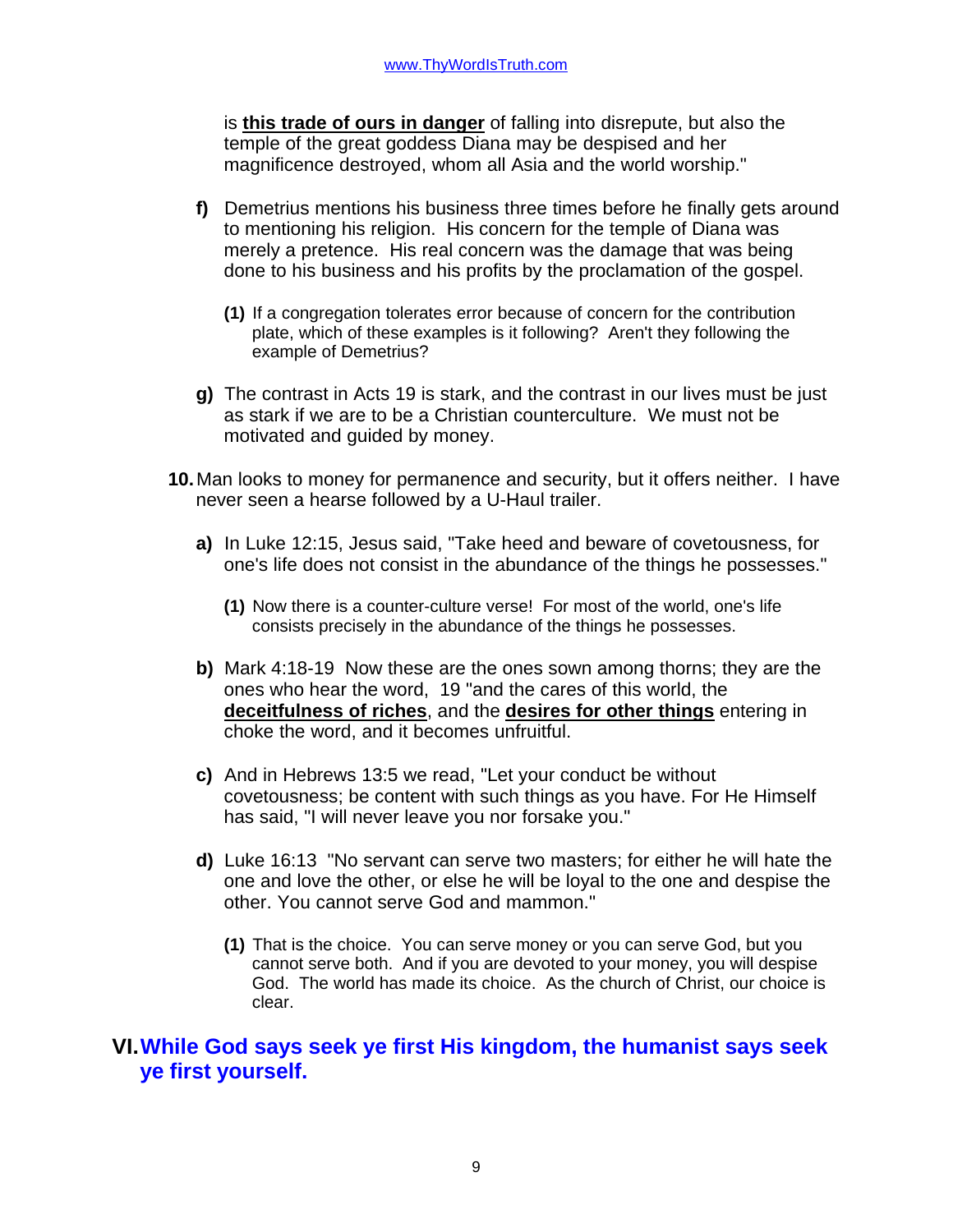- **A.** A humanist is devoted to himself in particular and mankind in general as the way of life. He is motivated and controlled by the pursuit and love of human pride and human achievements and human wisdom. He is guided and his steps are directed by the pride of life. That is what he seeks first. His religion is a religion of self glorification. His commitment is to human potential and human development through human effort.
- **B.** God is not considered because God is not needed. The humanist does do not need God to explain how we got here. The humanist does not need God to explain how we should live. The humanist does not need God to explain where we are going. The humanist is completely committed to the pride of life.
- **C.** Pride. Aristotle called it one of the greatest virtues. Christianity calls it the greatest vice. Nothing distinguishes Christian morality from pagan morality more sharply than their opposite attitudes toward human pride.
	- **1.** Pride has separated men from God from the very beginning. It creates a desire to be God; it creates a desire to be over the Law rather than under the Law. It stands behind all other sins because every sin says to God, "my will be done." If Hell has a theme song, it is the song "I did it my way."
	- **2.** Pride is the first and greatest sin because it violates the first and greatest commandment: "You shall love the LORD your God with all your heart, with all your soul, and with all your mind." Pride loves the self with all its heart, with all its soul, and with all its mind.
	- **3.** If the hedonist has a lust for pleasure and the materialist has a lust for money, the humanist has a lust for power. His pride of life creates a false confidence in the goodness, the power, and the accomplishments of mankind.
	- **4.** According to this philosophy, there is no problem that mankind cannot solve, if not today then someday.
		- **a)** Mankind can conquer disease and someday maybe even death through genetic tampering. Mankind can end war and poverty. Mankind can understand the mysteries of time and space. Nothing is beyond our ability. That is the philosophy of humanism, the pride of life.
	- **5.** And woe to those who stand in its way. History is littered with the bodies of those who stood in the way of the power of man. To this group, Christianity is a weakness that hinders the progress and achievements of mankind.
- **D.** We began this lesson by talking about the Sermon on the Mount. Perhaps no one has ever *hated* the Sermon on the Mount more than Friedrich Nietzsche.
	- **1.** Although the son and grandson of Lutheran preachers, he rejected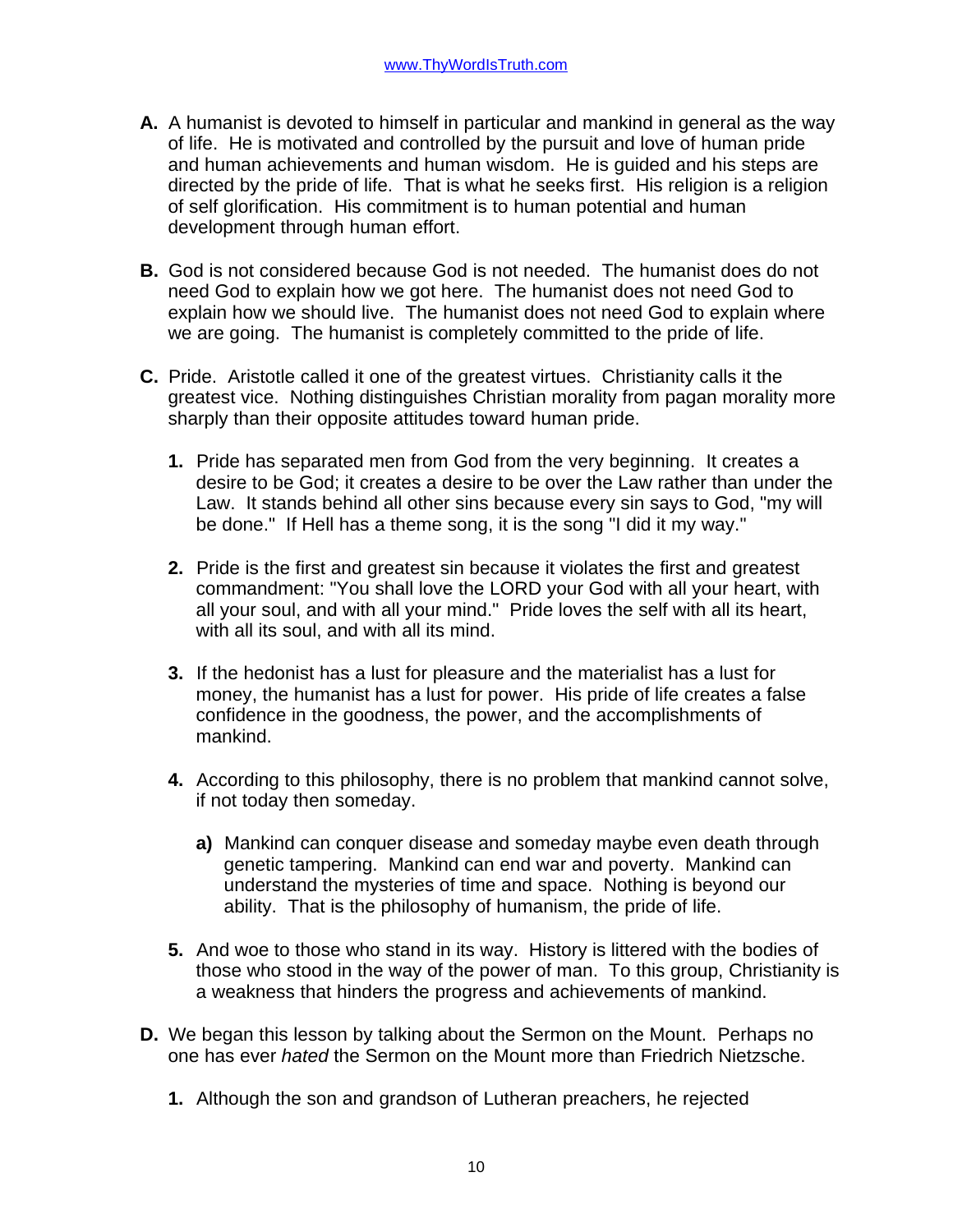Christianity while still a young man. He wrote a book entitled "The anti-Christ" in 1888, the year before he went mad. In that book he defined 'good' as "all that heightens the feeling of power, the will to power, power itself in man," and he defined as 'bad' "all that proceeds from weakness." He despised Christianity, and he wrote that the only person in the entire New Testament that he felt obliged to respect was Pontius Pilate. In the very last words in his book, he called for a "revaluation of all values." Fifty years later, a man named Adolph Hitler took him up on that suggestion. It was Nietzsche who wrote that God was dead, and it was Hitler who passed that very book out to each member of his Nazi army.

- **2.** If the hedonist says to God, "I can escape from you," and if the materialist says to God, "I can replace you," then the humanist says to God, "I do not need you."
- **E.** What does the Bible say about this philosophy?
	- **1.** Proverbs 8:13 tells us that God hates pride.
	- **2.** James 4:6 "God resists the proud, But gives grace to the humble."
	- **3.** Psalm 10:3-4 For the wicked boasts of his heart's desire; He blesses the greedy and renounces the LORD. 4 The wicked in his proud countenance does not seek God; God is in none of his thoughts.
		- **a)** Again, we have an ancient description of our modern world. Could anyone think of a more accurate description of our modern culture than what is found in Psalm 10?
	- **4.** Proverbs 16:5 Everyone proud in heart is an abomination to the LORD; Though they join forces, none will go unpunished.
	- **5.** Jeremiah 9:23-24 Thus says the LORD: "Let not the wise man glory in his wisdom, Let not the mighty man glory in his might, Nor let the rich man glory in his riches; 24 But let him who glories glory in this, That he understands and knows Me, That I am the LORD, exercising lovingkindness, judgment, and righteousness in the earth. For in these I delight," says the LORD.
	- **6.** 1 Corinthians 1:27-29 But God has chosen the foolish things of the world to put to shame the wise, and God has chosen the weak things of the world to put to shame the things which are mighty; 28 and the base things of the world and the things which are despised God has chosen, and the things which are not, to bring to nothing the things that are, 29 that no flesh should glory in His presence.
- **F.** There is one problem that mankind will never be able to solve on its own.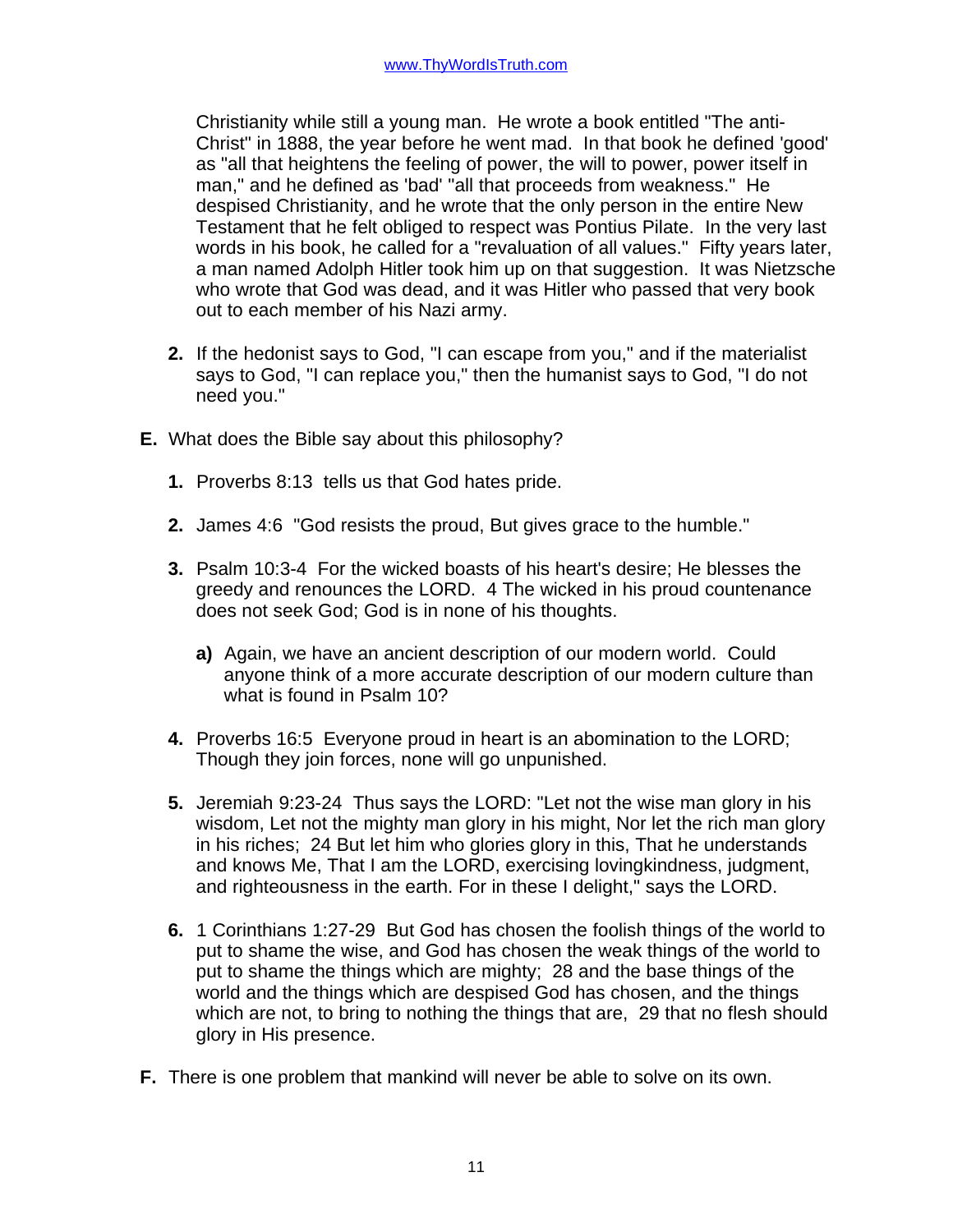- **1.** Hebrews 9:27 And as it is appointed unto men once to die, but after this the judgment.
- **G.** There are three dominant worldly philosophies, and we have now looked at each of them. The church is at war with these philosophies, and thus we must live counter to them. Our culture must be a counterculture.

## **VII. No comment should be more hurtful to a Christian than the words "But you are no different from anybody else." If we ever hear that said of us then we have gone terribly wrong. No one who follows the Sermon on the Mount will ever hear that. But if we are devoted to the lust of the flesh, to the lust of the eyes, or to the pride of life, then we are no different from anybody else.**

- **A.** A worldly church cannot and will not reach the world. The church must be distinct from the world to reach the world.
- **B.** Matthew 5:14 You are the light of the world. A city that is set on a hill cannot be hidden.
- **C.** We cannot be like the world and at the same time be a light to the world.
- **D.** If we are to help those who are slaves to pleasure and money, we cannot ourselves be their slaves.
- **E.** We cannot reach those driven by pleasure if we are driven by pleasure. We cannot reach those who serve money, if we serve money. We cannot reach those who trust in the power of man if we trust in the power of man.
- **F.** We must be different. We must be a Christian counterculture. Only then can we be that shining city set on a hill.

## **VIII. Every person alive today is in pursuit of something, and we are motivated, guided, and controlled by what we pursue. What must a Christian pursue?**

- **A.** Romans 14:19 Therefore let us pursue the things which make for peace and the things by which one may edify another.
- **B.** 1 Corinthians 14:1 Pursue love.
- **C.** 1 Thessalonians 5:15 See that no one renders evil for evil to anyone, but always pursue what is good both for yourselves and for all.
- **D.** 2 Timothy 2:22 Flee also youthful lusts; but pursue righteousness, faith, love,